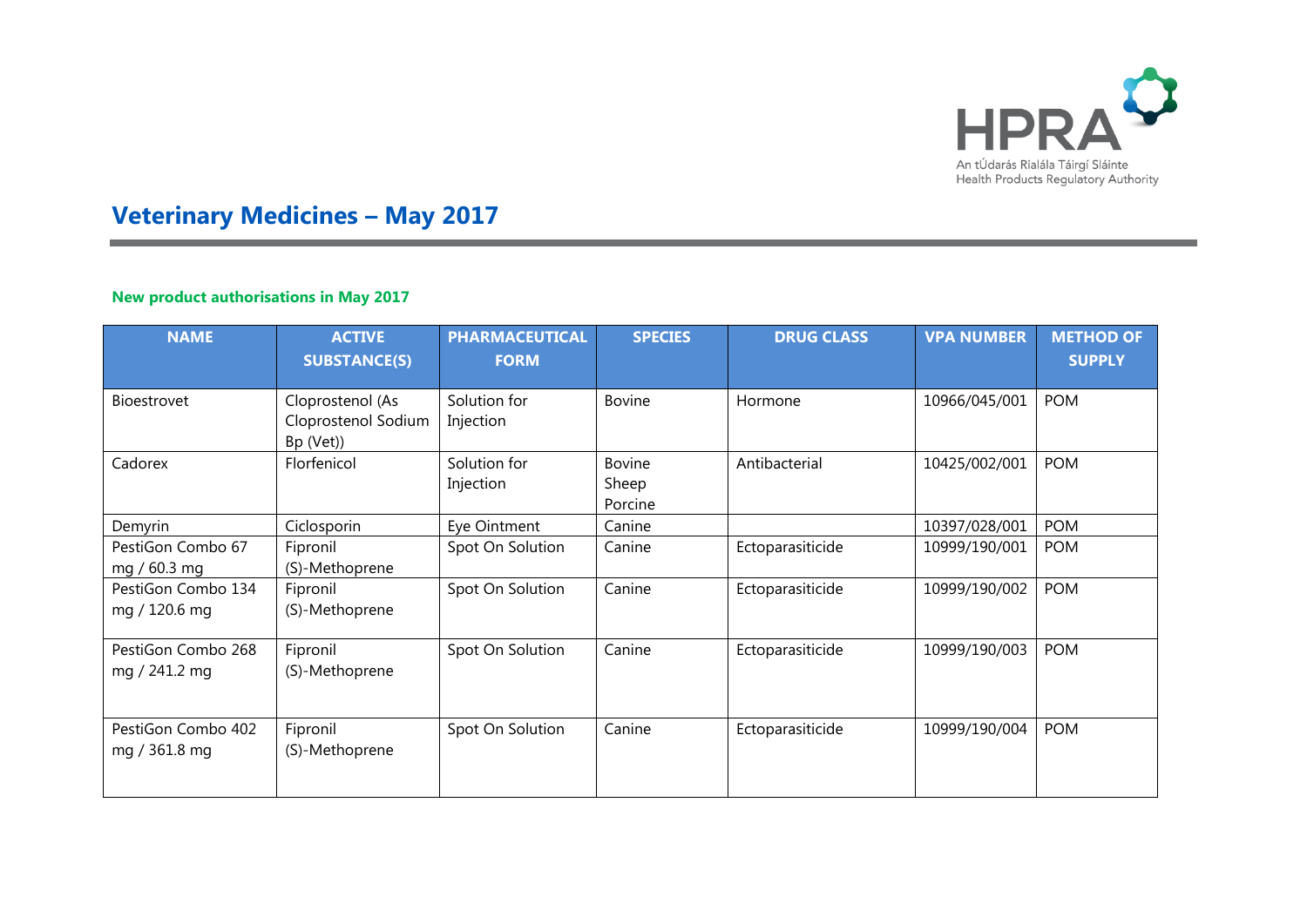

| <b>NAME</b>                     | <b>ACTIVE</b><br><b>SUBSTANCE(S)</b>                                                | <b>PHARMACEUTICAL</b><br><b>FORM</b> | <b>SPECIES</b>                                                              | <b>DRUG CLASS</b>            | <b>VPA NUMBER</b> | <b>METHOD OF</b><br><b>SUPPLY</b> |
|---------------------------------|-------------------------------------------------------------------------------------|--------------------------------------|-----------------------------------------------------------------------------|------------------------------|-------------------|-----------------------------------|
| PestiGon Combo 50<br>mg / 60 mg | Fipronil<br>(S)-Methoprene                                                          | Spot On Solution                     | Feline<br>Ferret                                                            | Ectoparasiticide             | 10999/186/001     | <b>POM</b>                        |
| Prinovox 40 mg + 4<br>mg        | Imidacloprid<br>Moxidectin                                                          | Spot On Solution                     | Ferret<br>Feline                                                            |                              | 10021/074/001     | <b>POM</b>                        |
| Prinovox 80 mg + $8$<br>mq      | Imidacloprid<br>Moxidectin                                                          | Spot On Solution                     | Feline                                                                      |                              | 10021/074/002     | <b>POM</b>                        |
| Prinovox 40 mg + 10<br>mq       | Imidacloprid<br>Moxidectin                                                          | Spot On Solution                     | Canine                                                                      |                              | 10021/075/001     | <b>POM</b>                        |
| Prinovox $100$ mg + 25<br>ma    | Imidacloprid<br>Moxidectin                                                          | Spot On Solution                     | Canine                                                                      |                              | 10021/075/002     | <b>POM</b>                        |
| Prinovox 250 mg +<br>62.5 mg    | Imidacloprid<br>Moxidectin                                                          | Spot On Solution                     | Canine                                                                      |                              | 10021/075/003     | <b>POM</b>                        |
| Prinovox 400 mg +<br>100 mg     | Imidacloprid<br>Moxidectin                                                          | Spot On Solution                     | Canine                                                                      |                              | 10021/075/004     | <b>POM</b>                        |
| Repose                          | Pentobarbital<br>Ph.<br>Sodium<br>Eur.<br>(Equivalent To 455.7<br>MG Pentobarbital) | Solution for<br>Injection            | Equine<br>Bovine<br>Porcine<br>Ovine<br>Canine<br>Feline<br>Rabbits<br>Mink | Neurological<br>Preparations | 10475/030/001     | VPO-<br>Vet.Practitioner<br>Only  |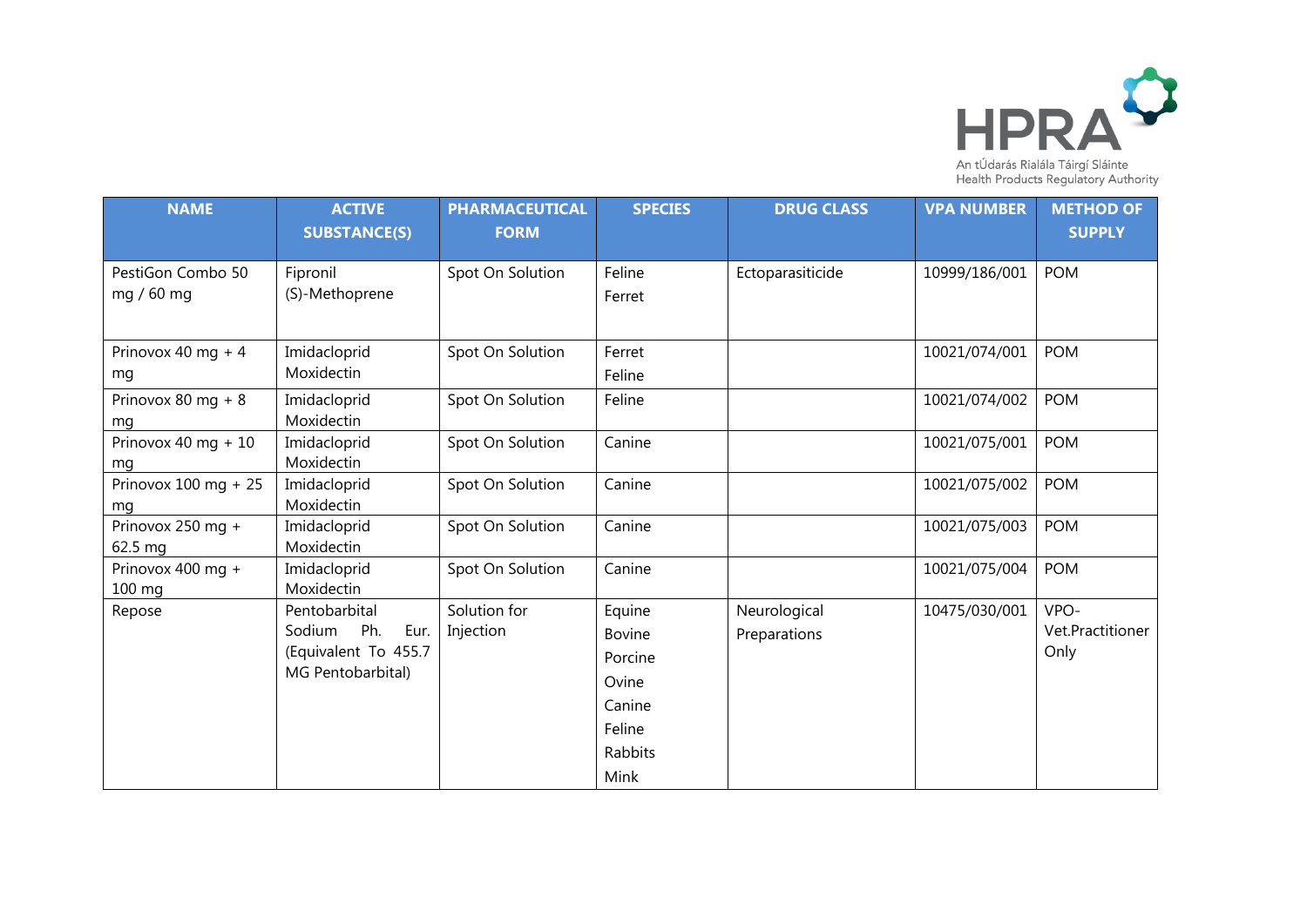

| <b>NAME</b> | <b>ACTIVE</b><br><b>SUBSTANCE(S)</b> | <b>PHARMACEUTICAL \</b><br><b>FORM</b> | <b>SPECIES</b> | <b>DRUG CLASS</b> | <b>UPA NUMBER METHOD OF</b> | <b>SUPPLY</b> |
|-------------|--------------------------------------|----------------------------------------|----------------|-------------------|-----------------------------|---------------|
|             |                                      |                                        | Hamsters       |                   |                             |               |

## **Products transferred in May 2017**

| <b>Product Name</b>   | <b>New VPA number</b> | <b>New MAH</b>      |
|-----------------------|-----------------------|---------------------|
|                       |                       |                     |
| Vanguard CPV          | 10387/083/001         | Zoetis Belgium S.A. |
| <b>VANGUARD CPV-L</b> | 10387/084/001         | Zoetis Belgium S.A. |
| Bronchi-Shield        | 10387/004/001         | Zoetis Belgium S.A. |
| Equest Oral Gel       | 10387/025/001         | Zoetis Belgium S.A. |
| Reprocine             | 10521/002/001         | Vetoquinol SA       |
| Oestracton            | 10521/003/001         | Vetoquinol SA       |
| Torphadine            | 10475/038/001         | Le Vet Beheer B.V.  |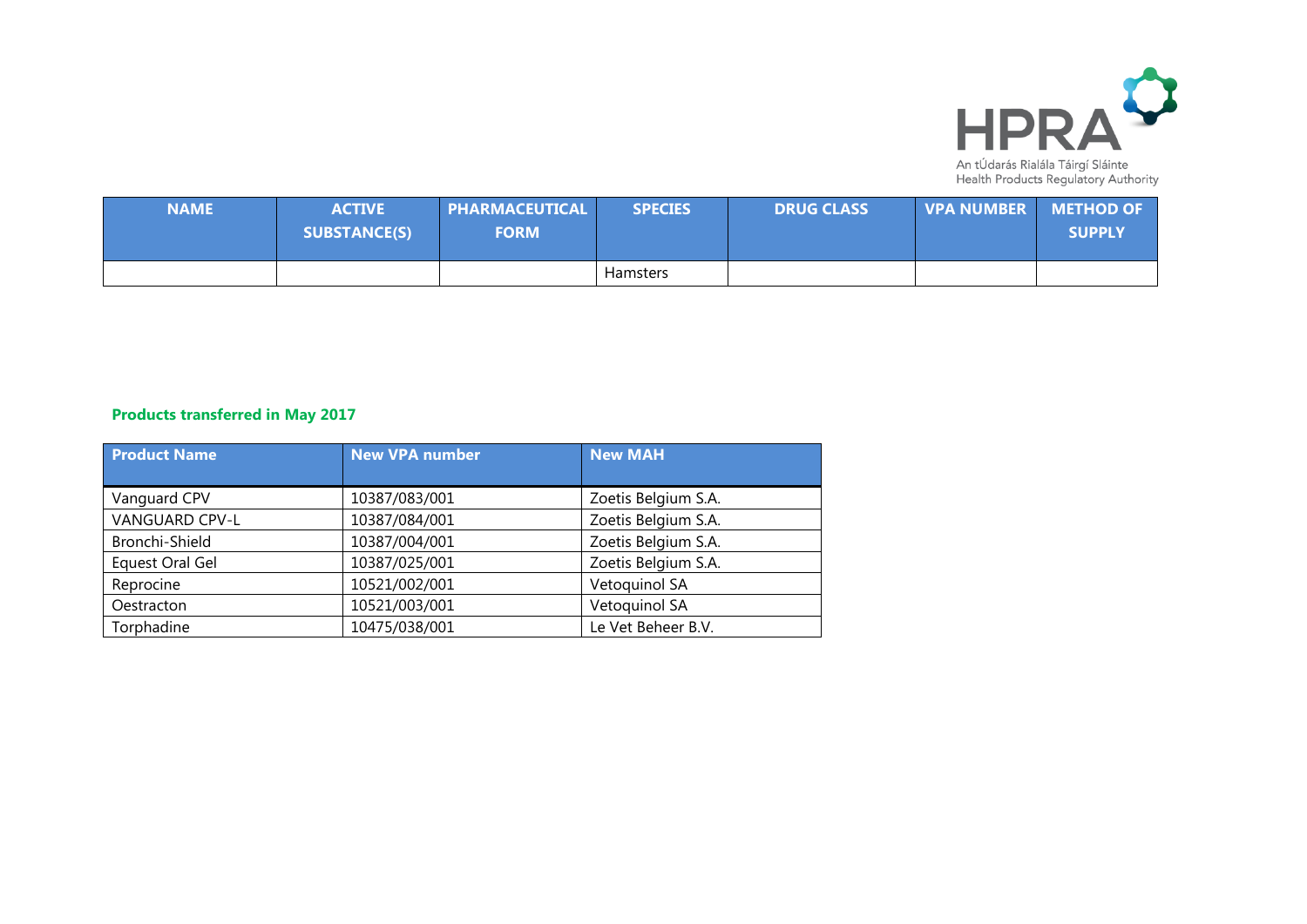

**Specific product updates (for animal record keeping purposes)**

#### **Change to Withdrawal Periods in May 2017**

| <b>Product Name</b>     | <b>VPA Number</b> | <b>MAH</b>               |
|-------------------------|-------------------|--------------------------|
| Dexafort Suspension for | 10996/028/001     | Intervet Ireland Limited |
| injection               |                   |                          |

### **Change to Product name in May 2017**

| <b>Old Product Name</b> | New Product name | <b>VPA</b>    | <b>MAH</b> |
|-------------------------|------------------|---------------|------------|
| Caremast vet            | Ubropen          | 10832/002/001 | Vetcare Ov |

#### **Products withdrawn in May 2017**

| <b>Product Name</b>                          | <b>VPA Number</b> | <b>MAH</b>             |
|----------------------------------------------|-------------------|------------------------|
| Baycox 2.5% Oral Solution                    | 10021/019/001     | <b>Bayer Limited</b>   |
| Baytril Flavour 25 mg/ml                     | 10021/061/001     | <b>Bayer Limited</b>   |
| Baytril Max 100 mg/ml                        | 10021/037/001     | <b>Bayer Limited</b>   |
| Baytril Max 100 mg/ml                        | 10021/062/001     | <b>Bayer Limited</b>   |
| Duphacort Q 2mg/ml Solution<br>for Injection | 10438/026/001     | Zoetis Ireland Limited |
| Duphacycline 10% Solution for<br>Injection   | 10438/027/001     | Zoetis Ireland Limited |
| Duphacycline 10% Solution for<br>Injection   | 10438/027/002     | Zoetis Ireland Limited |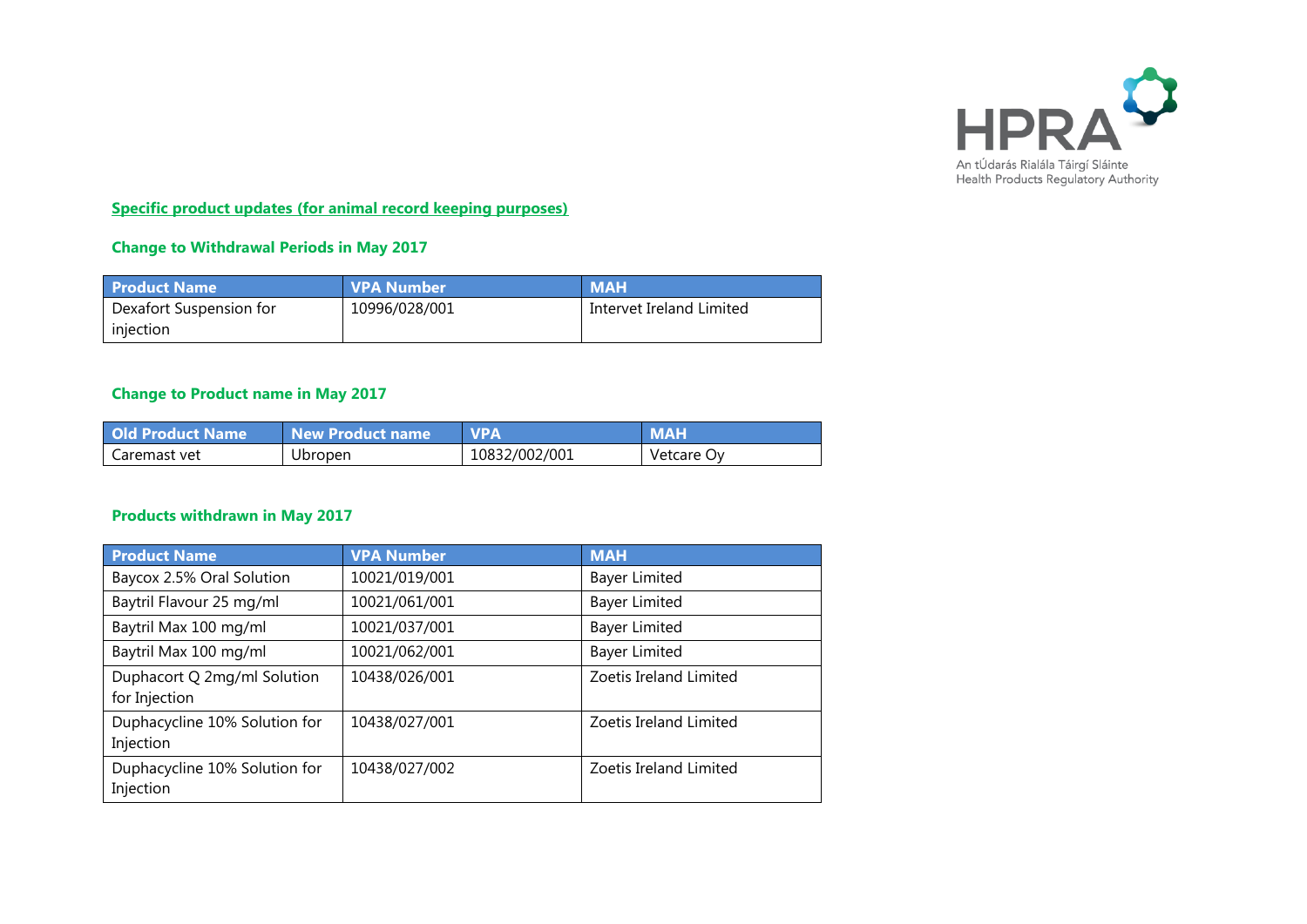

| Duphafral D3 1000 Solution for<br>Injection           | 10438/031/001 | Zoetis Ireland Limited            |
|-------------------------------------------------------|---------------|-----------------------------------|
| Duphalevasole Injection 75<br>mg/ml                   | 10438/034/001 | Zoetis Ireland Limited            |
| Duphamox 150 mg/ml<br>Suspension for Injection        | 10438/036/001 | Zoetis Ireland Limited            |
| Duphamox LA 150 mg/ml<br>Suspension for Injection     | 10438/037/001 | Zoetis Ireland Limited            |
| Duphapen & Strep Suspension<br>for Injection          | 10438/039/001 | Zoetis Ireland Limited            |
| Duphapen 300 mg/ml<br>Suspension for Injection        | 10438/038/001 | Zoetis Ireland Limited            |
| Duphar Streptomycin                                   | 10438/040/001 | Zoetis Ireland Limited            |
| Equitape 90 mg/g Oral Gel for<br><b>Horses</b>        | 10021/043/001 | <b>Bayer Limited</b>              |
| Marboxidin 5 mg Chewable<br>Tablets for Dogs and Cats | 10482/004/001 | <b>LAVET Pharmaceuticals Ltd.</b> |
| Marboxidin 20 mg Chewable<br>Tablets for Dogs         | 10482/004/002 | <b>LAVET Pharmaceuticals Ltd.</b> |
| Marboxidin 80 mg Chewable<br>Tablets for Dogs         | 10482/004/003 | LAVET Pharmaceuticals Ltd.        |
| MOXIGRO 5 mg/ml Pour-on<br>Solution for Cattle        | 10438/119/001 | Zoetis Ireland Limited            |
| MOXIGRO 1 mg/ml Oral<br>Solution for Sheep            | 10438/120/001 | Zoetis Ireland Limited            |
| Promone E 50 mg/ml                                    | 10438/079/001 | Zoetis Ireland Limited            |
|                                                       |               |                                   |